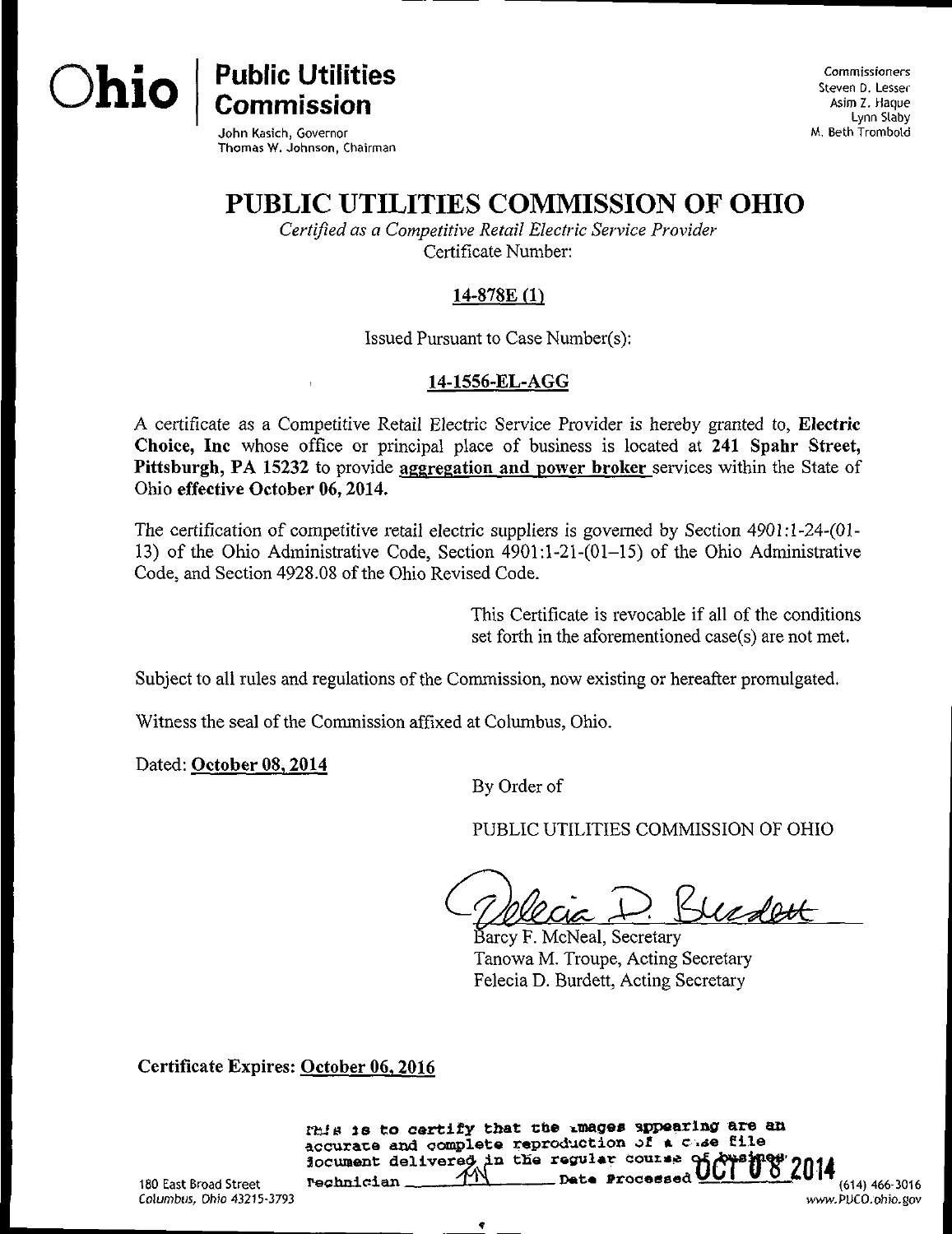# CRES AUTOMATIC CASE ACTION FORM

Case No. 14-1556-EL-AGG

Date Sent: October 8, 2014

Effective Date of Certificate: October 6, 2014

Certificate Expires: October 6, 2016

Company Name and Company Name d/b/a: Electric Choice, Inc.

 $\Box$  Renewal

#### Action Needed:

- $\boxtimes$  Issue Certificate Number to: Electric Choice, Inc. at (address): 241 Spahr St., Pittsburgh, PA 15232
- $\boxtimes$  Certified To Provide the Following Services:
	- **Retail Generation**
	- **Aggregation**
	- Power Marketer
	- Power Broker
	- Governmental Aggregation
- $\Box$  Renew Certificate No.  $\Box$  to
- E Revise Certificate No. to (check all applicable):
	- $\Box$  Reflect name change from to
	- **D** Reflect address change from to
	- $\Box$  Add new service offering to certificate:
		- **Retail Generation**
		- Aggregation
	- Power Marketer
	- Power Broker
		- Governmental Aggregation
	- **D** Correct Administrative Error
	- $\Box$  Reflect Change of Ownership to:
- **THE Cancel Certificate No.**
- **D** Protect Un-redacted copies until
- **Close Case File, Case Withdrawn at Applicant's Request**
- **Close Case File**